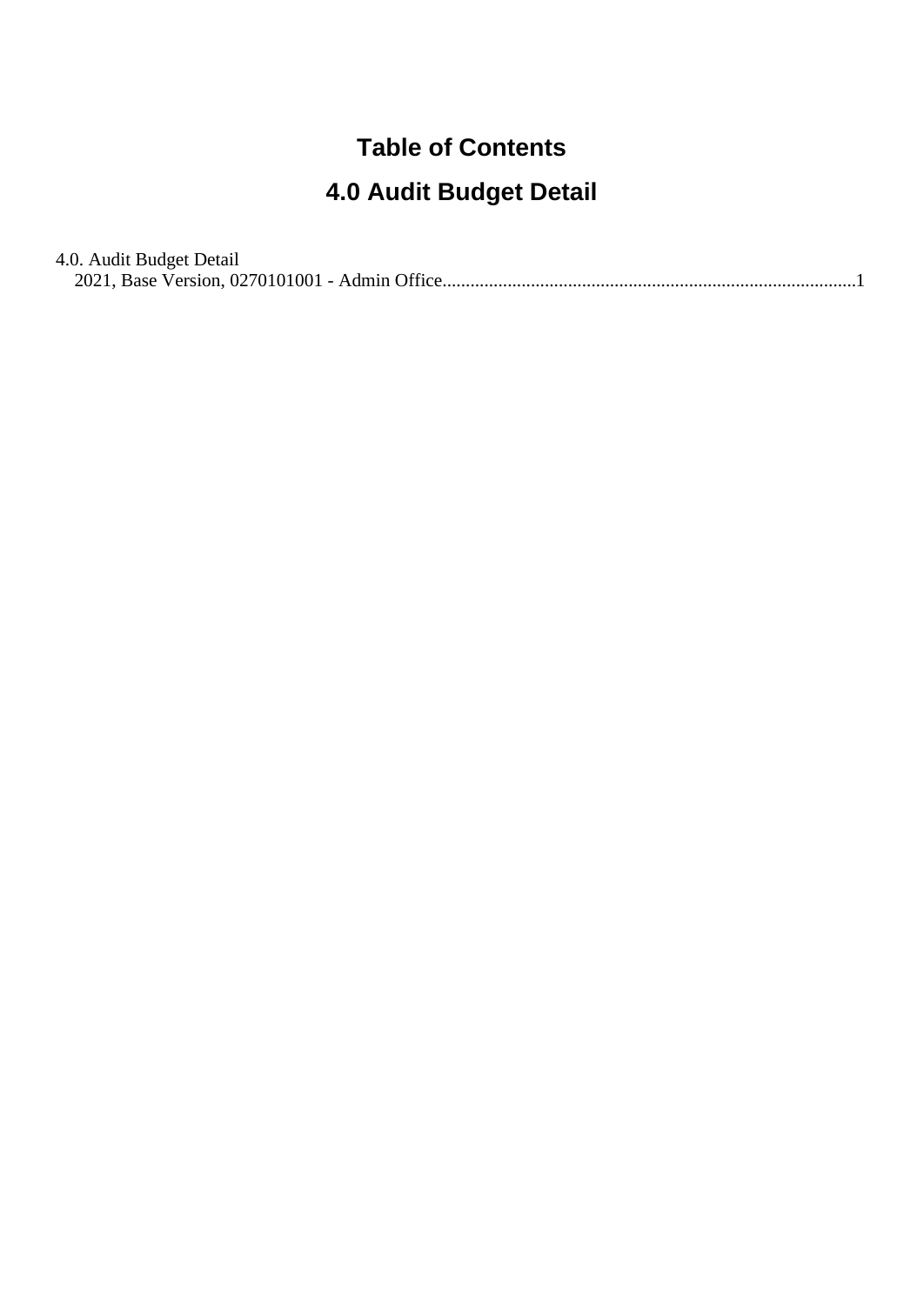<span id="page-1-0"></span>

| 0270101001 - Admin Office                            | 15,122,279 |
|------------------------------------------------------|------------|
| 11001 - Central GoG & CF                             | 14,929,711 |
| 400101 - Deepen democratic governance                | 716,630    |
| 02701 - Management And Administration                | 557,062    |
| 02701001 - General Administration And Human Resource | 516,062    |
| <b>Unspecified Project</b>                           | 516,062    |
| 085101 - Internal management of the organisation     | 501,062    |
| 22101 - Materials and Office Consumables             | 20,000     |
| 2210101 - Printed Material and Stationery            | 20,000     |
| 22102 - Utilities                                    | 82,000     |
| 2210201 - Electricity charges                        | 70,000     |
| 2210202 - Water                                      | 10,000     |
| 2210203 - Telecommunications                         | 2,000      |
| 22104 - Rentals/Lease                                | 12,000     |
| 2210401 - Office Accommodations                      | 12,000     |
| 22105 - Travel and Transport                         | 93,962     |
| 2210502 - Maintenance and Repairs - Official Vehicl  | 29,130     |
| 2210503 - Fuel and Lubricants - Official Vehicles    | 54,835     |
| 2210511 - Local travel cost                          | 9,997      |
| 22111 - Other Charges and Fees                       | 600        |
| 2211101 - Bank Charges                               | 600        |
| 27311 - Employer social benefits in cash             | 5,000      |
| 2731103 - Refund of Medical Expenses                 | 5,000      |
| 31112 - Nonresidential buildings                     | 287,500    |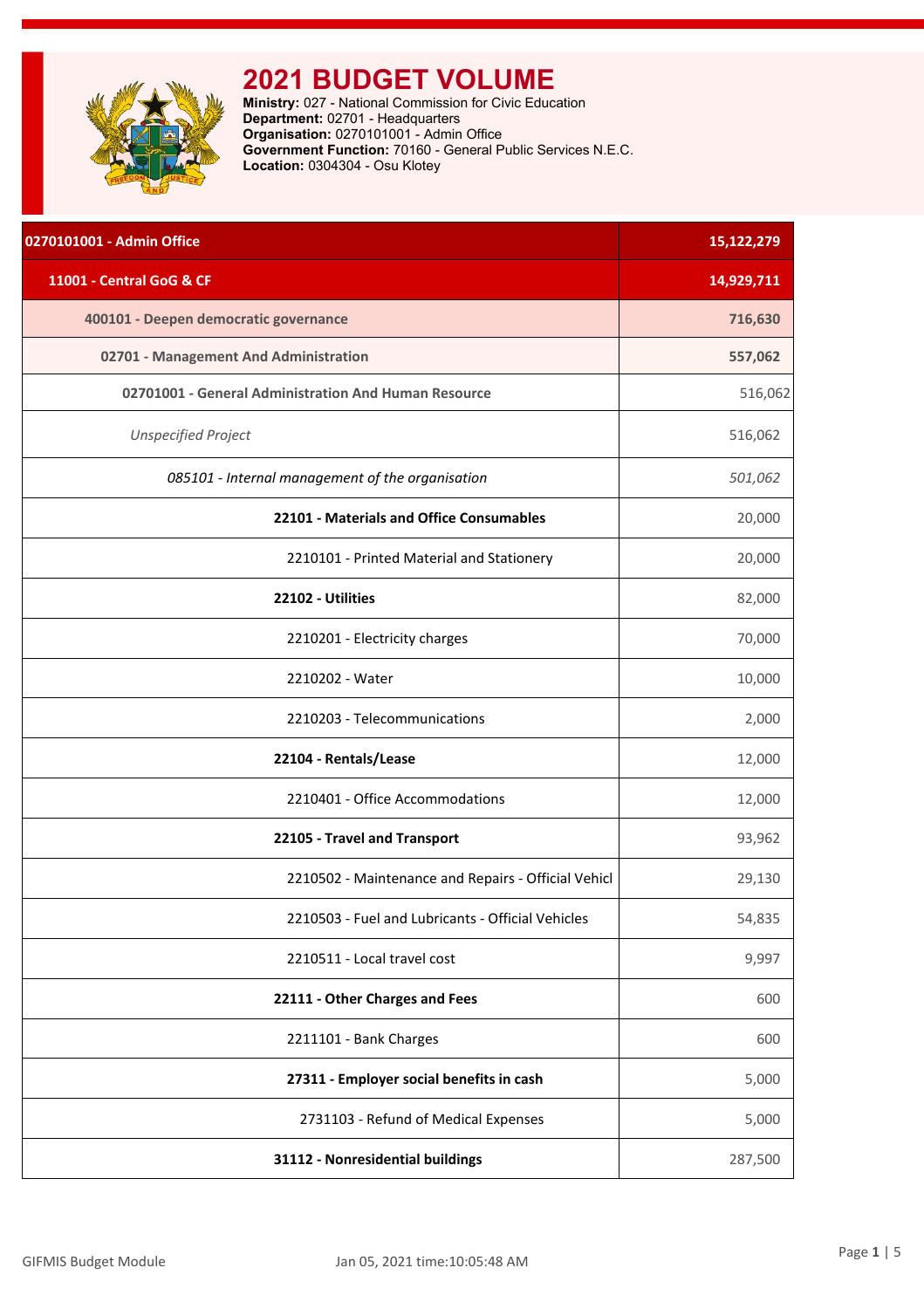

| 3111255 - WIP - Office Buildings                                  | 287,500 |
|-------------------------------------------------------------------|---------|
| 085501 - Internal Audit Operations                                | 15,000  |
| 22107 - Training, Seminar and Conference Cost                     | 15,000  |
| 2210711 - Public Education and Sensitization                      | 15,000  |
| 02701002 - Finance                                                | 10,000  |
| <b>Unspecified Project</b>                                        | 10,000  |
| 085301 - Budget Preparation                                       | 10,000  |
| 22107 - Training, Seminar and Conference Cost                     | 10,000  |
| 2210711 - Public Education and Sensitization                      | 10,000  |
| 02701003 - Research, Gender & Equality                            | 16,000  |
| <b>Unspecified Project</b>                                        | 16,000  |
| 085801 - Research and Development                                 | 16,000  |
| 22107 - Training, Seminar and Conference Cost                     | 16,000  |
| 2210711 - Public Education and Sensitization                      | 16,000  |
| 02701004 - Communication and Corporate Affairs                    | 15,000  |
| <b>Unspecified Project</b>                                        | 15,000  |
| 086202 - Media Relations                                          | 15,000  |
| 22107 - Training, Seminar and Conference Cost                     | 15,000  |
| 2210711 - Public Education and Sensitization                      | 15,000  |
| 02702 - Civic Education                                           | 159,568 |
| 02702001 - constitutional Awareness Creation                      | 50,000  |
| <b>Unspecified Project</b>                                        | 50,000  |
| 027002 - Awareness Creation and sustenance on good Governance and | 50,000  |
| 22107 - Training, Seminar and Conference Cost                     | 50,000  |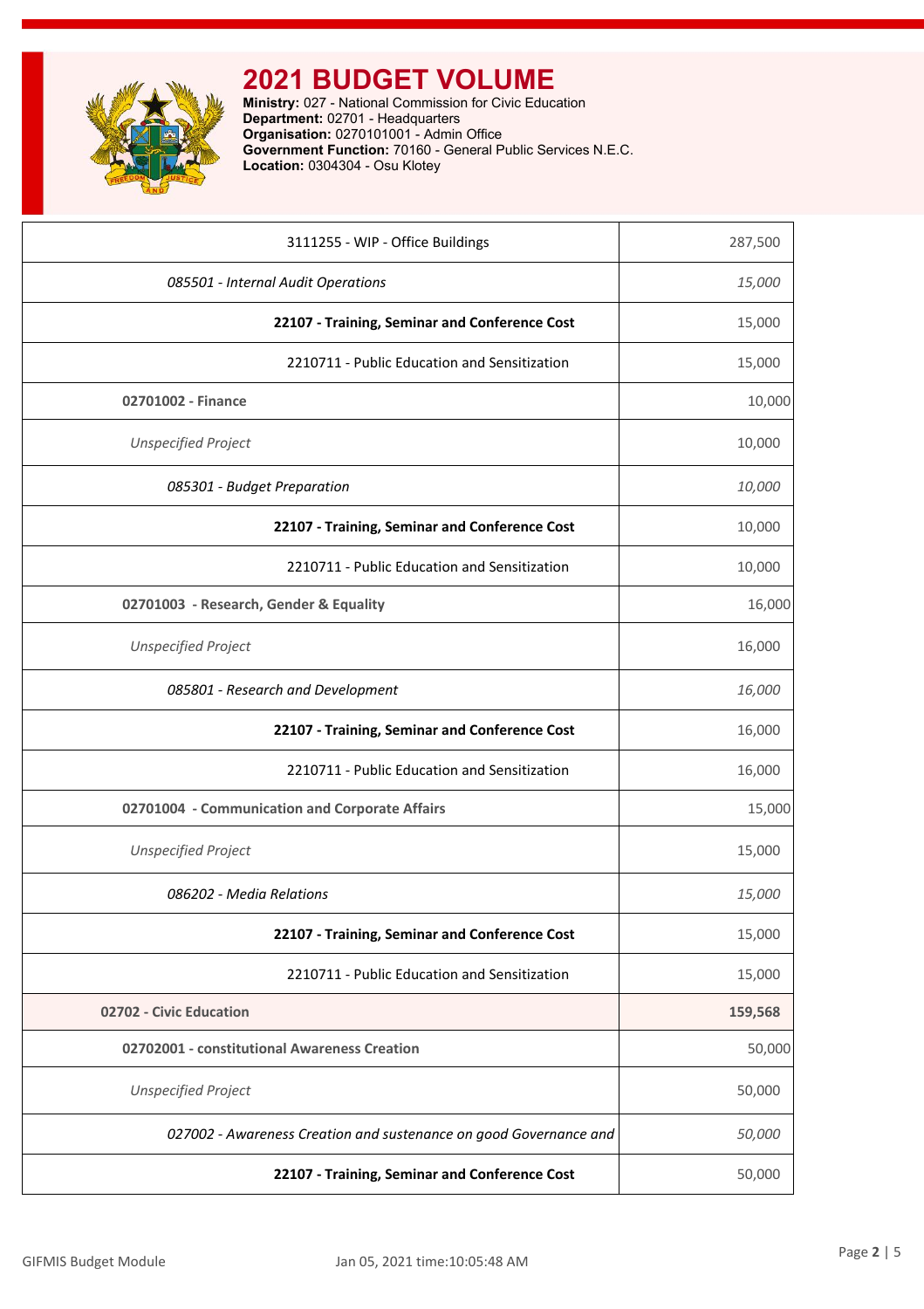

| 2210711 - Public Education and Sensitization                      | 50,000     |
|-------------------------------------------------------------------|------------|
| 02702002 - Deepening And Sustaining Civic Awareness               | 64,568     |
| <b>Unspecified Project</b>                                        | 64,568     |
| 027002 - Awareness Creation and sustenance on good Governance and | 64,568     |
| 22107 - Training, Seminar and Conference Cost                     | 64,568     |
| 2210711 - Public Education and Sensitization                      | 64,568     |
| 02702003 - Patriotism and Good citizenship                        | 45,000     |
| <b>Unspecified Project</b>                                        | 45,000     |
| 027003 - Promotion of Peace and Good citizenship                  | 45,000     |
| 22107 - Training, Seminar and Conference Cost                     | 45,000     |
| 2210711 - Public Education and Sensitization                      | 45,000     |
| <b>Unspecified Policy</b>                                         | 14,213,081 |
| 02701 - Management And Administration                             | 4,868,747  |
| 02701001 - General Administration And Human Resource              | 4,465,357  |
| <b>Unspecified Project</b>                                        | 4,465,357  |
| <b>Unspecified Operations</b>                                     | 4,465,357  |
| 2111001 - Established Post                                        | 584,820    |
| 21112 - Other Allowances                                          | 3,880,537  |
| 2111201 - Motorbike Allowance                                     | 5,460      |
| 2111202 - Bicycle Maintenance Allowance                           | 1,243      |
| 2111203 - Car Maintenance Allowance                               | 170,730    |
| 2111204 - Bereavement Allowance                                   | 20,000     |
| 2111208 - Funeral Grants                                          | 30,200     |
| 2111223 - Basic PE Related Allowances                             | 2,825,823  |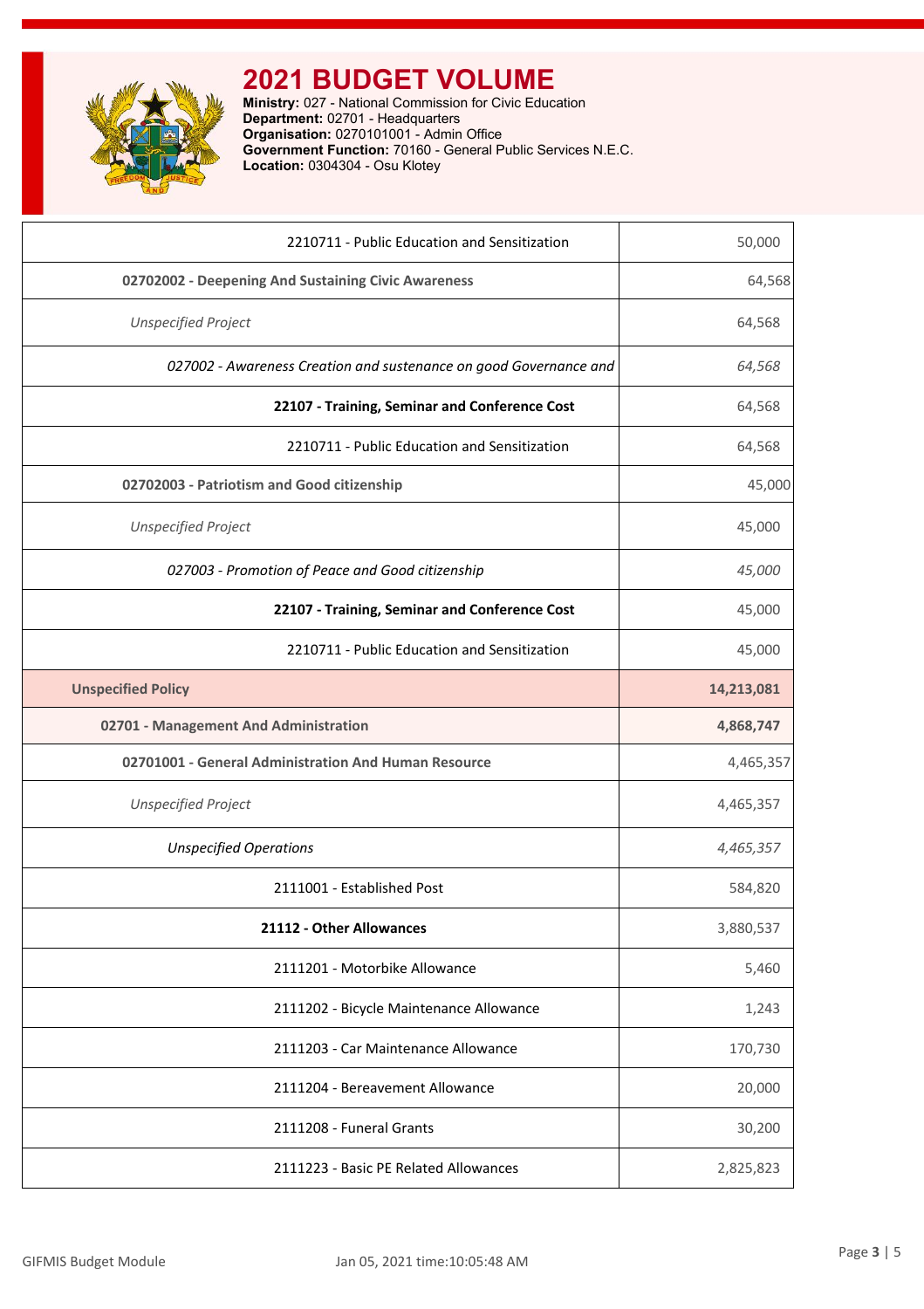

| 2111227 - Clothing Allowance                   | 30,569    |
|------------------------------------------------|-----------|
| 2111229 - Acting Allowance                     | 45,000    |
| 2111233 - Entertainment Allowance              | 31,449    |
| 2111234 - Fuel Allowance                       | 104,976   |
| 2111235 - Guide Allowance                      | 8,841     |
| 2111236 - Housing Subsidy/Allowance            | 74,406    |
| 2111238 - Overtime Allowance                   | 30,081    |
| 2111239 - Tools Allowance                      | 840       |
| 2111243 - Transfer Grants                      | 360,000   |
| 2111245 - Domestic Servants Allowance          | 104,631   |
| 2111247 - Utility Allowance                    | 36,288    |
| 02701002 - Finance                             | 159,300   |
| <b>Unspecified Project</b>                     | 159,300   |
| <b>Unspecified Operations</b>                  | 159,300   |
| 2111001 - Established Post                     | 159,300   |
| 02701003 - Research, Gender & Equality         | 103,736   |
| <b>Unspecified Project</b>                     | 103,736   |
| <b>Unspecified Operations</b>                  | 103,736   |
| 2111001 - Established Post                     | 103,736   |
| 02701004 - Communication and Corporate Affairs | 140,354   |
| <b>Unspecified Project</b>                     | 140,354   |
| <b>Unspecified Operations</b>                  | 140,354   |
| 2111001 - Established Post                     | 140,354   |
| 02702 - Civic Education                        | 9,344,334 |